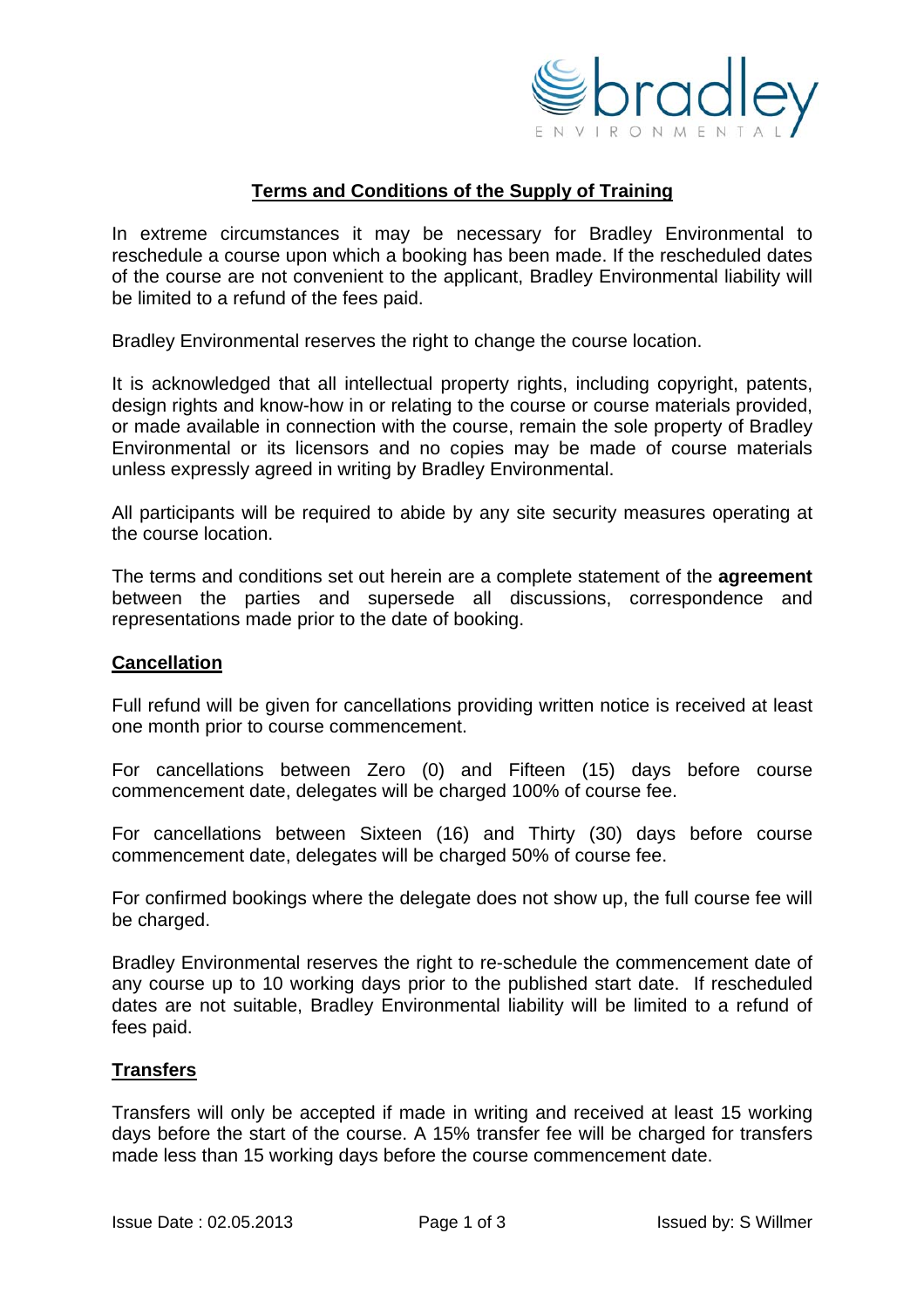

If a customer transfers to another course, 100% of any prepaid course tuition fees will be applied towards the course tuition fees for the subsequent.

## **Course Changes**

- Bradley Environmental reserves the right to improve the specification and format of its courses for the benefit of its customers without notice to the customer.
- Bradley Environmental will endeavour to advise the customer of any change in Location, Course Dates and Course material as soon as this change is known.
- Bradley Environmental will use all reasonable endeavours to avoid changes of this nature.

## **Warranty and Liability**

The customer accepts that it is their responsibility to verify that the courses are suitable for the requirements of the delegate attending a particular course and that the delegate has the necessary level of competence to be able to achieve the objectives of the course. Bradley Environmental liability for loss and damage shall be limited to a claim for damages.

The maximum aggregate liability will be the charges for the course out of which the loss or damage has arisen. Bradley Environmental will not be liable for indirect, special or consequential loss (including loss of anticipated profit or data), howsoever arising, even if it has been advised of such potential loss.

#### **On-site Courses**

Cancellation of an on-site course must be made at least two weeks before the stated course start date; otherwise Bradley Environmental shall be entitled to a cancellation fee equivalent to the course fee.

Only directors or employees of the Customer shall be entitled to attend an on-site course unless otherwise agreed in writing by Bradley Environmental.

The content, timing and venue of an on-site course will be agreed by Bradley Environmental and all necessary resources and facilities will, at the Customer's expense, be provided in accordance with Bradley Environmental stated minimum requirements for the course, as communicated by Bradley Environmental from time to time.

The Customer will take all reasonable steps to safeguard the personnel or representatives of Bradley Environmental when on the Customer's premises as well as any property brought onto such premises for the purpose of providing the course.